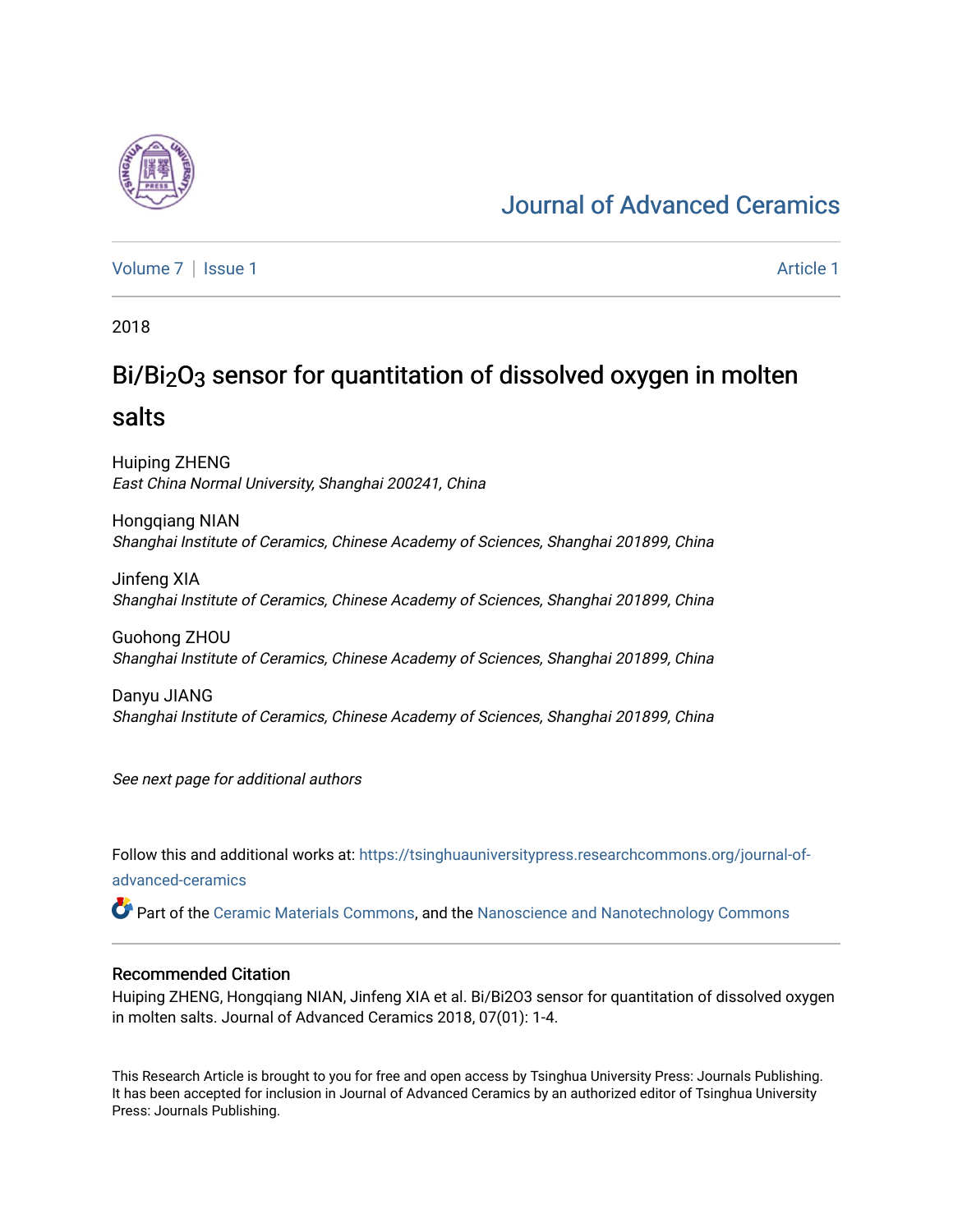## Bi/Bi2O3 sensor for quantitation of dissolved oxygen in molten salts

### Authors

Huiping ZHENG, Hongqiang NIAN, Jinfeng XIA, Guohong ZHOU, Danyu JIANG, and Qiang LI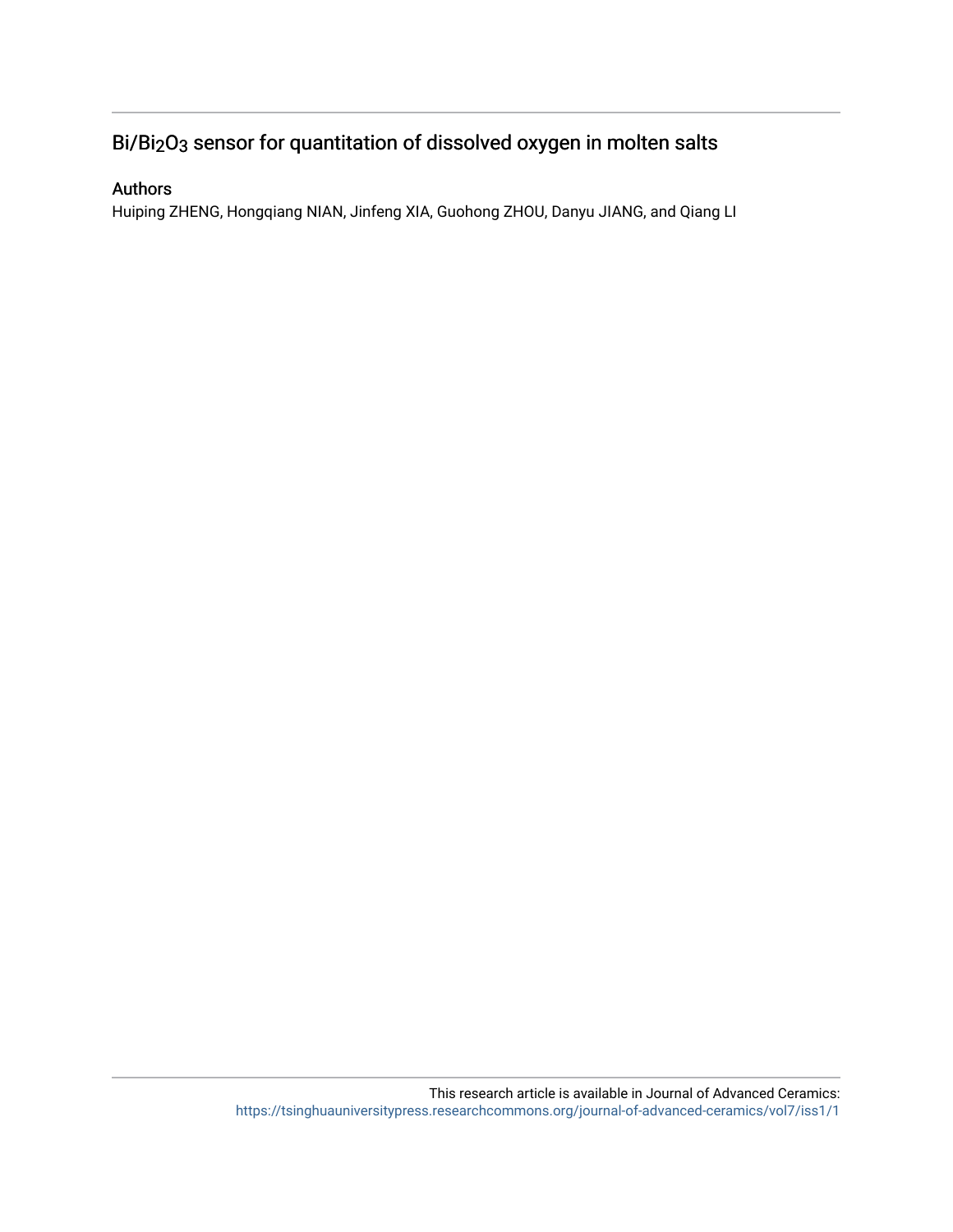**Research Article** 

### **Bi/Bi2O3 sensor for quantitation of dissolved oxygen in molten salts**

Huiping ZHENG<sup>a</sup>, Hongqiang NIAN<sup>b</sup>, Jinfeng XIA<sup>b</sup>, Guohong ZHOU*<sup>b</sup>* , Danyu JIANG*<sup>b</sup>* , Qiang LI*<sup>a</sup>*,\*

*a East China Normal University*, *Shanghai 200241*, *China b Shanghai Institute of Ceramics*, *Chinese Academy of Sciences*, *Shanghai 201899*, *China* 

Received: August 16, 2017; Accepted: October 02, 2017 © The Author(s) 2017. This article is published with open access at Springerlink.com

Abstract: To quantify the oxygen content in molten salts, we examined the performance of an yttria-stabilized zirconia solid electrolyte oxygen sensor with a  $Bi/Bi_2O_3$  reference electrode, focusing on its output accuracy. When the above sensor was tested in a flow of gas with known oxygen partial pressure,  $p_{O_2}$ , a linear relationship between  $\lg p_{O_2}$  and the electromotive force (EMF) was observed, and the correlation slope exhibited a positive deviation from Nernstian behavior. EMF measurements performed in molten NaCl–KCl indicated that the oxygen content of this salt mixture increased with increasing oxygen partial pressure in the covering gas, in agreement with Henry's law. Moreover, the EMF exhibited a linear decrease with increasing melt temperature of molten NaCl–KCl, in agreement with the theoretical model. Finally, a relationship between the structure of molten NaCl–KCl and its oxygen diffusion behavior was established. As a result, the developed sensor was demonstrated to be well suited for determining the oxygen content of molten salts.

**Keywords:** molten salt; oxygen sensor; Bi/Bi<sub>2</sub>O<sub>3</sub>; oxygen content

#### **1 Introduction**

Molten salts remain liquid in a wide temperature range, exhibiting stability at high temperatures, low vapor pressure, ability to dissolve numerous inorganic and organic compounds, low viscosity (due to ions being mutually independent), and high heat capacity per unit volume [1,2], being broadly utilized as engineering fluids with a wide range of applications, e.g., catalytic medium for coal gasification, waste oxidation, sensible heat storage, and molten salt reactors [3–6]. The development of the above mentioned technologies increases the requirements placed on the composition and properties of molten salts, such as the content of

 $\overline{a}$ 

dissolved oxygen. Although the latter parameter significantly affects molten salt processing [7], posing a number of safety threats to operating molten salt reactors (such as reducing the solubility of nuclear fuel and promoting the slow precipitation of uranium oxide), no corresponding uniform and universal quantitation methods exist [8–10].

The molten salt technology can be traced back the dawn of the nineteenth century, when Humphrey Davy employed it to isolate alkali metals [11–13]. Currently, molten salts are increasingly used in the energy industry, mainly in the fields of solar and thermal energy storage [14–16]. Volkovic *et al.* [17] developed a novel sensitive method for determining oxygen solubility in molten carbonates and carbonate-based melts, revealing that measurements at various partial pressures of oxygen allowed the determination of

<span id="page-2-0"></span><sup>\*</sup> Corresponding author.

E-mail: qli@chem.ecnu.edu.cn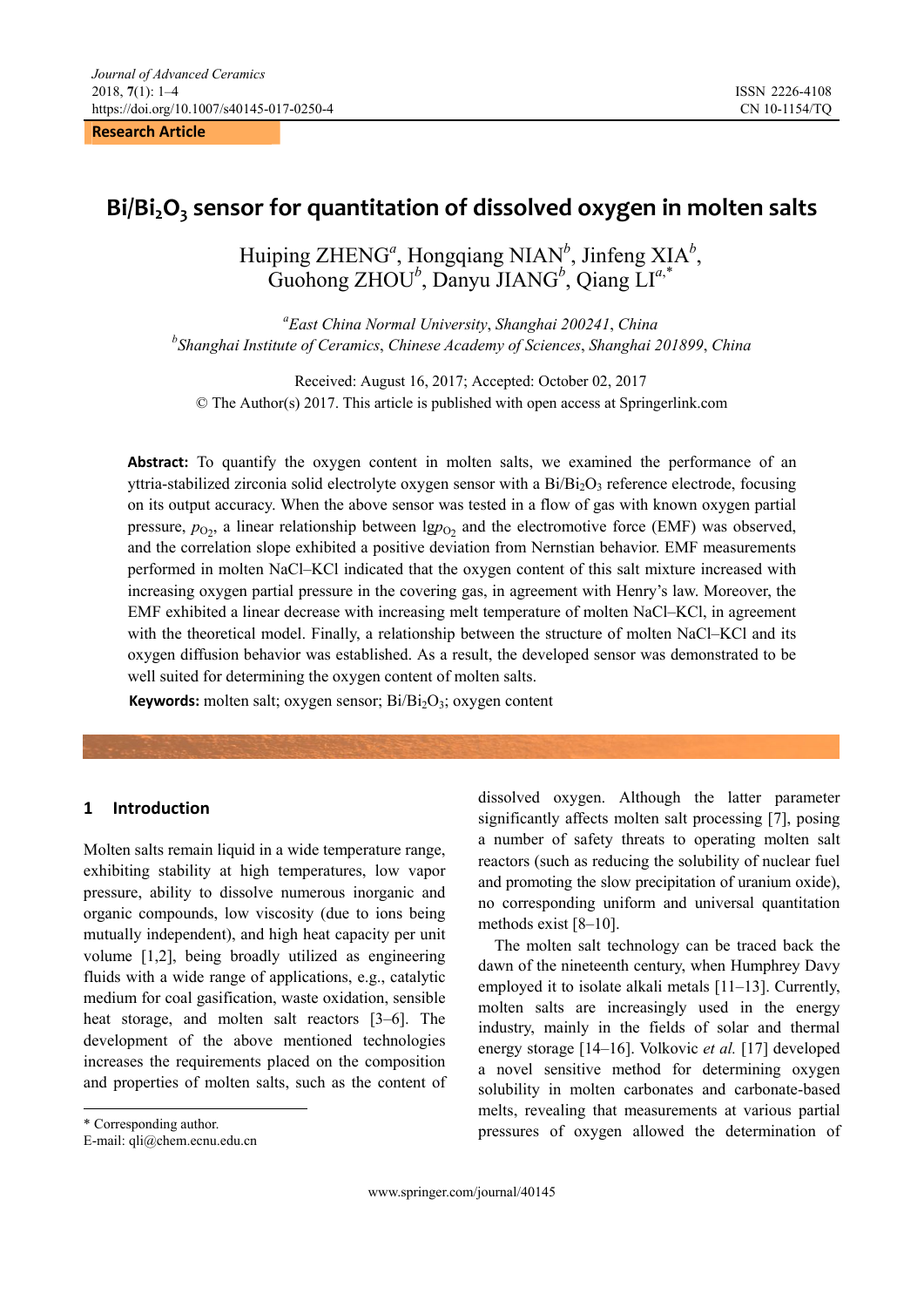predominant oxygen species in the melt and examining the applicability of Henry's law to this system. Phongikaroon *et al.* [18] used a high-speed digital camera to analyze oxygen bubble distributions in LiCl–KCl melts at 723 K produced at different sparging rates.

In this work, the oxygen content of molten salts exposed to covering gases with different oxygen partial pressures and its temperature dependence were measured using a  $Bi/Bi<sub>2</sub>O<sub>3</sub>$  sensor.

The  $Bi/Bi_2O_3$  oxygen sensor comprised a solid electrolyte, a reference electrode, an electrode wire, and an auxiliary electrode (Fig. 1). A cylinder of 8 mol% yttria-stabilized zirconia (YSZ) formed by sintering commercially available YSZ powder was used as the solid electrolyte. The reference electrode contained a mixture of bismuth (99.9%, Aladdin, China) and bismuth oxide (analytical reagent, Aladdin, China) in a mole ratio of 95:5, and the electrode wire was composed of Mo. The sensor was sealed using a high-temperature glass-binding agent.

 $\overline{2}$  All experiments were performed under static conditions in a tube furnace (JCL11, China) at 973–1073 K. affording  $E = 0.668 - 3.26 \times 10^{-4}T$ 

The setup used to determine the oxygen content of molten NaCl–KCl is shown in Fig. 1. Commercially available NaCl and KCl (analytical reagent, Guoyao, China) were placed in an  $Al_2O_3$  crucible and heated in the tube furnace. The EMF of the  $Bi/Bi<sub>2</sub>O<sub>3</sub>$  sensor in the molten salt mixture was measured at 973 K for covering gases with different oxygen contents (i.e., high-purity  $N_2$  (99.999%, 200 vppm  $O_2$ ) and  $N_2+O_2$  $(0.5, 1.0, \text{ and } 2.5 \text{ vol\%)$  and at different temperatures (973–1073 K) in a covering gas of high-purity  $N_2/200$ vppm  $O_2$ . The gas concentration and flow rate were controlled using a mass flow meter, and EMF values were recorded using a voltmeter (34972A, Agilent).



**Fig. 1** Setup used to determine the oxygen content of molten NaCl–KCl.

#### **3 Results and discussion**

The utilization of oxygen sensors for characterizing molten salts is expected to achieve better accuracy, outperforming gas-phase measurements due to requiring less experimental effort and time for adjusting a predictable oxygen potential.

Figure 2 shows the results of accuracy measurements obtained for the abovementioned sensor, revealing that at constant temperature, the logarithm of gas-phase oxygen activity was linearly correlated with the EMF, **2** Experimental which decreased with increasing temperature.

> The following oxidation and reduction processes are involved in sensor operation:

$$
4\text{Bi} + 6\text{O}^{2-} \to 2\text{Bi}_2\text{O}_3 + 12\text{e}^- \tag{1}
$$

$$
3O_2 + 12e^- \to 6O^{2-} \tag{2}
$$

with the overall cell reaction represented as

 $4\text{Bi} + 3\text{O}_2 \rightarrow 2\text{Bi}_2\text{O}_3$  (3)

Thus,

$$
E = (-2 \Delta_f G^{\theta} (\text{Bi}_2 \text{O}_3) + 3RT \text{ln} p_{\text{O}_2})/12F \tag{4}
$$

The Gibbs free energy of oxide formation can be expressed as

$$
\Delta_{f} G^{\theta}(\text{Bi}_{2}\text{O}_{3}) = -386790 + 188.95T
$$
 (5)

$$
10.668 - 3.26 \times 10 = 1
$$

 $+4.96 \times 10^{-5} T \lg p_{0}$  (6) where  $E$  is the EMF value (V),  $T$  is the temperature (K). Therefore, the relationship between  $\lg p_{\text{O}_2}$  and the EMF should be linear at constant temperature. The

slope of the EMF vs.  $\lg p_{O_2}$  plot is an important sensor characteristic, with experimental values exceeding



**Fig. 2** Results of accuracy measurements performed using the  $Bi/Bi<sub>2</sub>O<sub>3</sub>$  sensor at variable temperatures.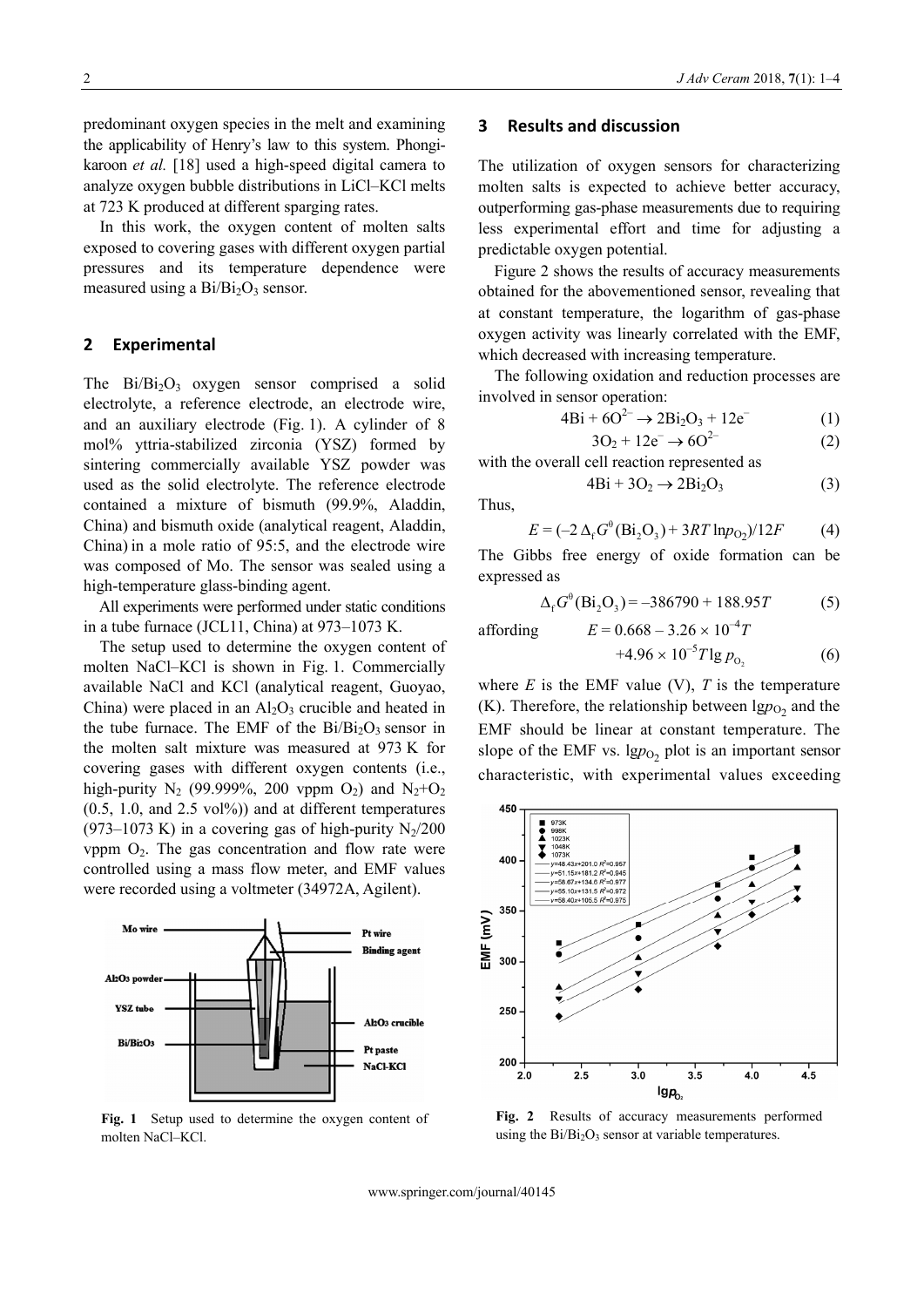theoretical ones, as shown in Fig. 3. This deviation increased at elevated temperatures, possibly due to the additional reaction of  $O^{2-}$  with YSZ in the Bi/Bi<sub>2</sub>O<sub>3</sub> reference electrode:

$$
O^{2-} \to O + 2e^- \tag{7}
$$

Since atomic O exhibits a certain solubility in molten metals at low temperatures, this reaction can influence the EMF and cause the observed deviation.

The output-corrected  $Bi/Bi<sub>2</sub>O<sub>3</sub>$  sensor was used to determine the oxygen content of molten NaCl–KCl.

Initially, the effects of covering gases with different oxygen partial pressures on the output signal were investigated at 973 K. Based on the plots shown in Fig. 2, the oxygen content  $(a<sub>O salt</sub>)$  of molten NaCl–KCl was calculated for covering gases with different  $p_{\text{O}_2}$ , with the results shown in Fig. 4. The above figure reveals



**Fig. 3** Deviation between measured and theoretical expressed as slopes of EMF vs.  $\lg p_{0_2}$  plots as a function of  $E = -0.0046T + 5.22$  (9) temperature.



**Fig. 4** Oxygen content  $(a_{O \text{ salt}})$  of molten NaCl–KCl as a function of  $O_2$  partial pressure ( $a<sub>O gas</sub>$ ) in covering gases.

that the EMF increased with increasing  $p_{\text{O}_2}$ , indicating that the oxygen content of molten NaCl–KCl was significantly lower than the saturation value, increasing with the concentration of oxygen in the covering gas.

The solubility of  $O_2$  in molten salts is commonly described by Henry's law, implying a linear relationship between oxygen solubility and its partial pressure in the covering gas. In fact, the structure of molten salts is similar to that of liquids, justifying the use of the above model, which well fitted experimental data (Fig. 4). Based on the experimental results, the following relationship was established:

$$
a_{\text{O salt}} = 3.14 \times 10^{-4} a_{\text{O gas}} - 0.23 \tag{8}
$$

Thus, Henry's law is well suited for explaining the behavior of oxygen in molten NaCl–KCl, which can be thought to exhibit short-range order and contain a large number of defects, allowing the diffusion of oxygen molecules. Thus, the behavior of oxygen in molten NaCl–KCl is similar to that in a liquid, allowing a large amount of oxygen to be adsorbed and thus resulting in a high EMF.

Since temperature plays an important role in determining the accuracy and range of oxygen concentration measurements, its effect on the above parameters was also explored.

The temperature dependences of EMF in molten NaCl–KCl for covering gases containing 200 vppm and  $0.5 \text{ vol} \%$  O<sub>2</sub> are shown in Fig. 5, exhibiting linearity under both conditions and high fitting precision. Thus, the above dependence at 200 vppm  $O_2$  was

$$
E = -0.0046T + 5.22\tag{9}
$$

and that at  $0.5$  vol%  $O_2$  was given by

$$
E = -0.0056T + 5.93\tag{10}
$$

Moreover, the EMF decreased with increasing temperature, in agreement with Eq. (6).

#### **4 Conclusions**

The performance of a  $Bi/Bi<sub>2</sub>O<sub>3</sub>$  oxygen sensor was systematically examined at different temperatures in flows of gases with different  $O<sub>2</sub>$  partial pressures, revealing an obvious deviation from Nernstian behavior. The sensor output was corrected and used to determine the oxygen content of molten NaCl–KCl, which increased with increasing  $O<sub>2</sub>$  partial pressure, in agreement with Henry's law. In accordance with the theoretical model, the EMF exhibited a linear decrease with increasing